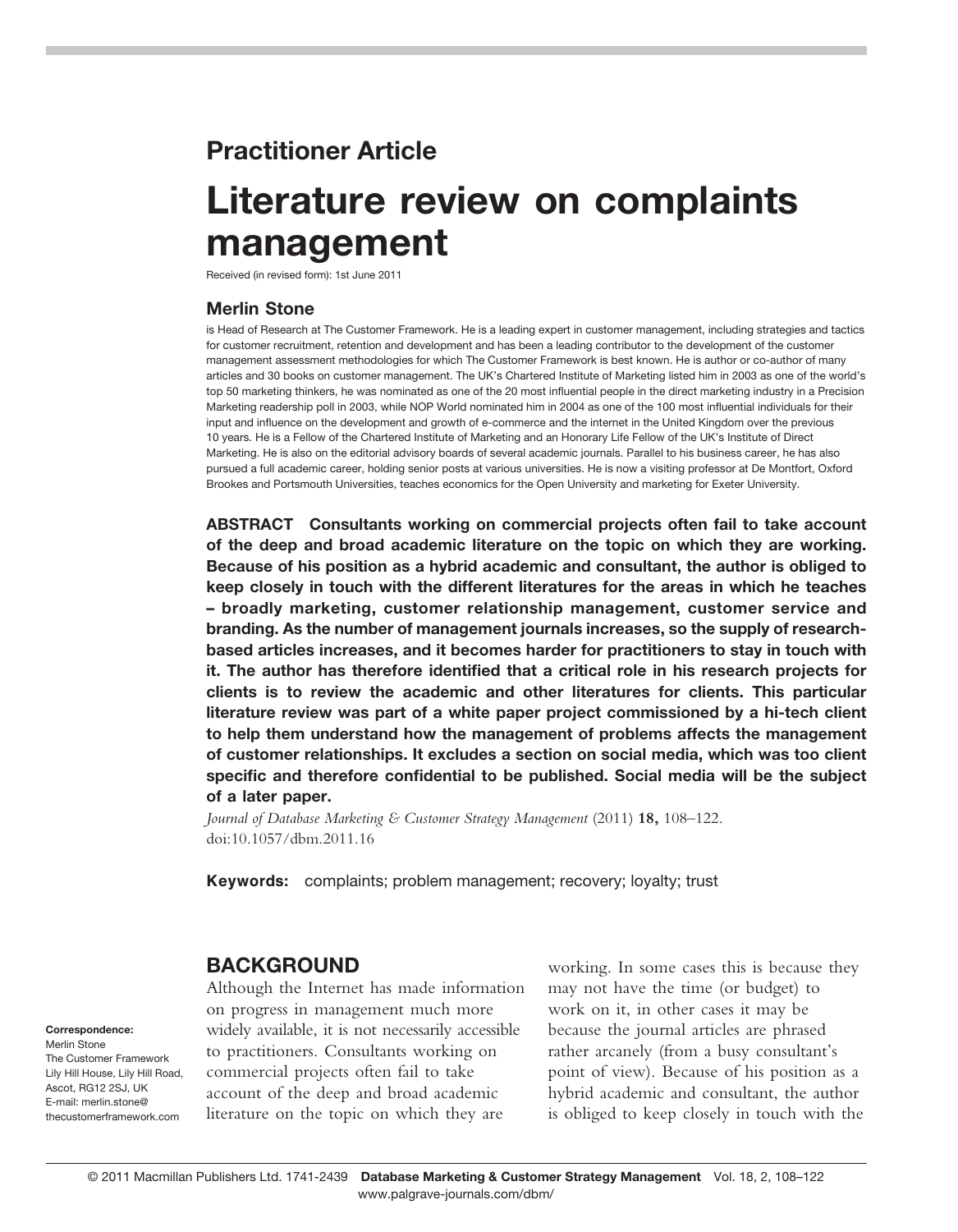different literatures for the areas in which he teaches – broadly marketing, customer relationship management (CRM), customer service and branding.

As the number of academic management journals increases, so the supply of researchbased articles increases, and it becomes harder for practitioners to stay in touch with it. The author has therefore identified that a critical role in his research projects for clients is to review the academic literature for clients.

This particular literature review was part of a white paper project commissioned by a hi-tech client to help them understand how the management of problems affects the management of customer relationships. It excludes a section on social media, which was too client specific and therefore confidential to be published. Social media will be the subject of a later paper.

#### **WHAT THE ACADEMICS SAY**

A selection from the hundreds of articles that have appeared in the last few years on service recovery, service satisfaction and complaints management have been reviewed. Much of the literature is based upon research into firms in service industries, not product manufacturers. The product itself provides a service, and there is a large literature on how the focus on the service delivered by a product changes marketing and service management  $-$  the service-dominant logic literature.<sup>1</sup>

Below are the main conclusions that appear to be useful. Each article cited is underpinned by a substantial literature review and in nearly all cases by an empirical study. Each summary therefore includes conclusions from the literature reviewed by the authors (who are cited in the end-note for each section) as well as from their own research. Each heading covers one article.

#### **Service excellence and delight**

Service excellence is about being 'easy to do business with', but it is both obtrusive and elusive. Customers know when they have received it and when they have not. Such service, both excellent and poor, has a strong emotional impact upon individuals as customers, creating intense feelings about the organisation, its staff and its services, and influencing their loyalty to it. Yet many organisations find service excellence elusive and hard to grasp and deliver. As individuals, however, people know what it is and how simple it can be.

It is often assumed that delight is the result of (excellent) service that exceeds expectations, but this definition has its drawbacks, as exceeding expectations may be unnecessarily costly. It creates over-quality, which cannot be justified for economic reasons. Customers may see over-quality as exceeding what is needed, which can even create bad word-of-mouth. Over-quality may give the impression that a product or service is overpriced, even if this is not so. It may also raise customers' expectations, so what might have been regarded as excellent becomes simply adequate or expected, unless the company continues investing in this spiral of increasing quality and expectations so as to keep exceeding expectations. In fact, service excellence is just about being 'easy to do business with' (not necessarily exceeding expectations). Excellent service is described simply as 'a pleasure'. There are no hassles or difficulties.

Poor service organisations are a 'pain to do business with'. They are often described as 'a nightmare' to deal with. Their staff and systems made it difficult for customers to do business with them. They just do not care about the customers or their experiences. Customers understand when they buy a low price or no-frills product or service and happily accept the company's business proposition. Some such companies make it into the list of companies providing excellent service. Customers do not forgive no, or poor, service appropriate to the proposition.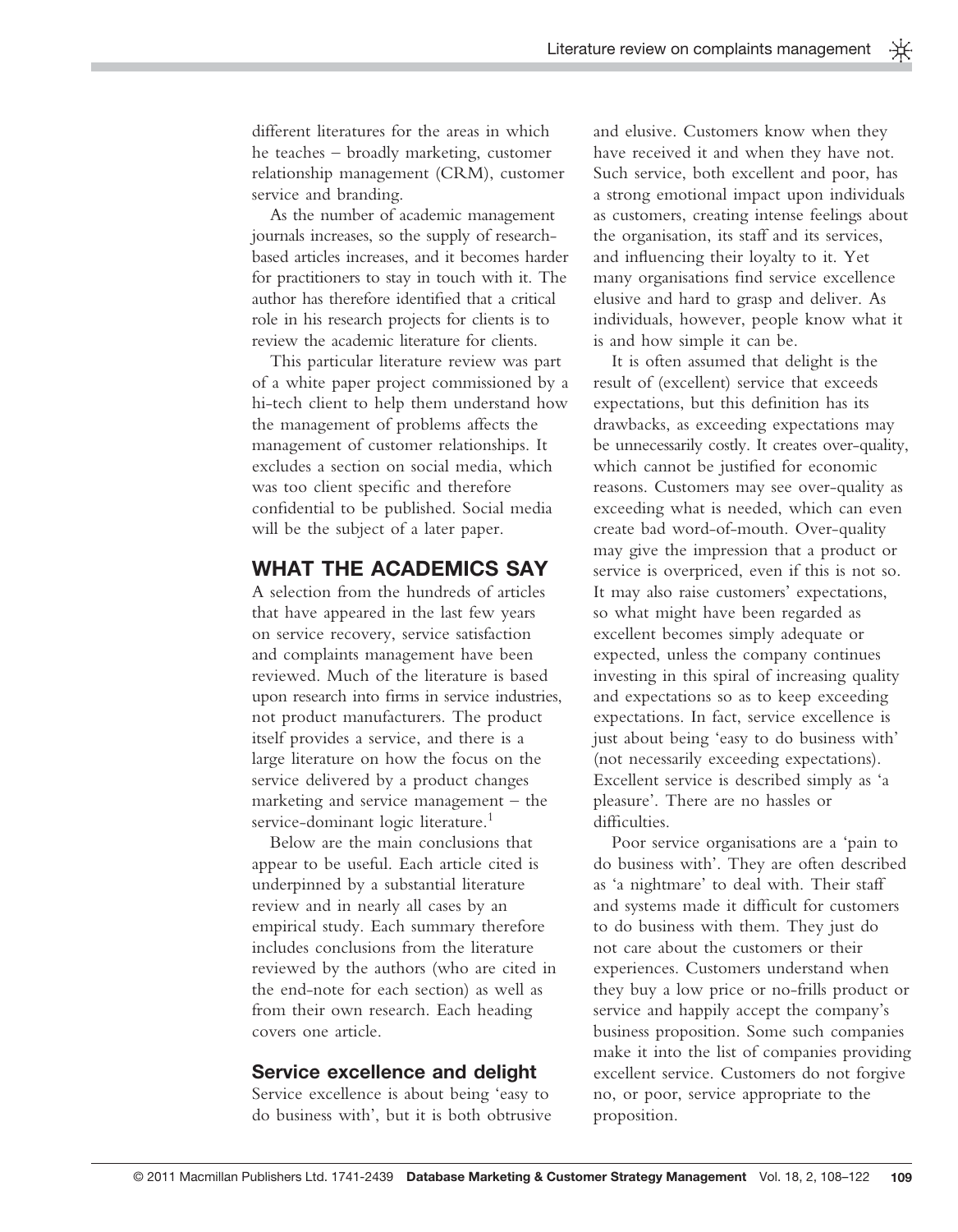Excellent service is described in these ways:

- delivering the promise;
- providing a personal touch; •
- going the extra mile; •
- dealing well with problems and queries. •

The characteristics of poor service are the opposite:

- not delivering what was promised;
- being impersonal;
- not making any effort;
- not dealing well with problems and queries.

Nearly half of the statements describing excellent service were about problem handling and 64 per cent of the statements of poor service were about problem and complaint handling. Problem handling is a key driver of people's perceptions of excellent or poor service.

#### **The question of fairness**

What customers think of service recovery depends on their expectations and whether they think they were treated fairly during the process. The psychological effect of the initial service failure does not affect how they feel about the recovery process. A successful service recovery is a positive surprise and creates strong positive feelings (delight). One that is perceived to be unsuccessful by the complainer will create strong negative feelings (anger).

Low-expecting complainers will see mainly positive, better-than-expected outcomes, while high-expecting complainers will see only negative results. The complainer has expectations of both the recovery process and the outcome.

The fact that equity has a stronger impact on satisfaction with service recovery than disconfirmation indicates that the perception of justice is more important to the complainer than the recovery process. In other words, the perception of injustice will remain despite a positive

disconfirmation of expectations of service recovery. Therefore, complaint handling should focus on the outcome primarily and secondly on the process. The perception of fairness in the outcome of the complaint is more important than the disconfirmation of expectations of service recovery.

Fairness may not imply that the customer is always right. Information given to customers on the cause of the incident may alter complaining customers' attribution of cause and effect. Dissatisfied complaining customers expect a good explanation of what has happened, an apology, empathy with their situation and an effort to make them happy again. In short, they expect the company to take responsibility for the situation and solve it. A speedy recovery when things go wrong is important.

The front-line must be empowered to do what they perceive as right or fair for the situation and customer in question. Front-line behaviour when receiving the complaint is important in providing good service recovery. When speedy recovery is not possible, due for example to complex legal matters, the company must give customers updated information during the process.

Management must upgrade the status of the service recovery function within the company and ensure that the best staff become members of the recovery team. They must classify and analyse what goes wrong, when and why. Customer dissatisfaction data must be fed back to policy makers, whose performance partly depends on these data. Companies must be willing to give customers the benefit of the doubt. The starting point must be that customers are honest and claims legitimate. Starting by thinking that the customer is dishonest will distance the company from the customer.<sup>2</sup>

#### **Fairness, loyalty, trust and voice**

Distributional fairness and procedural fairness during service recovery greatly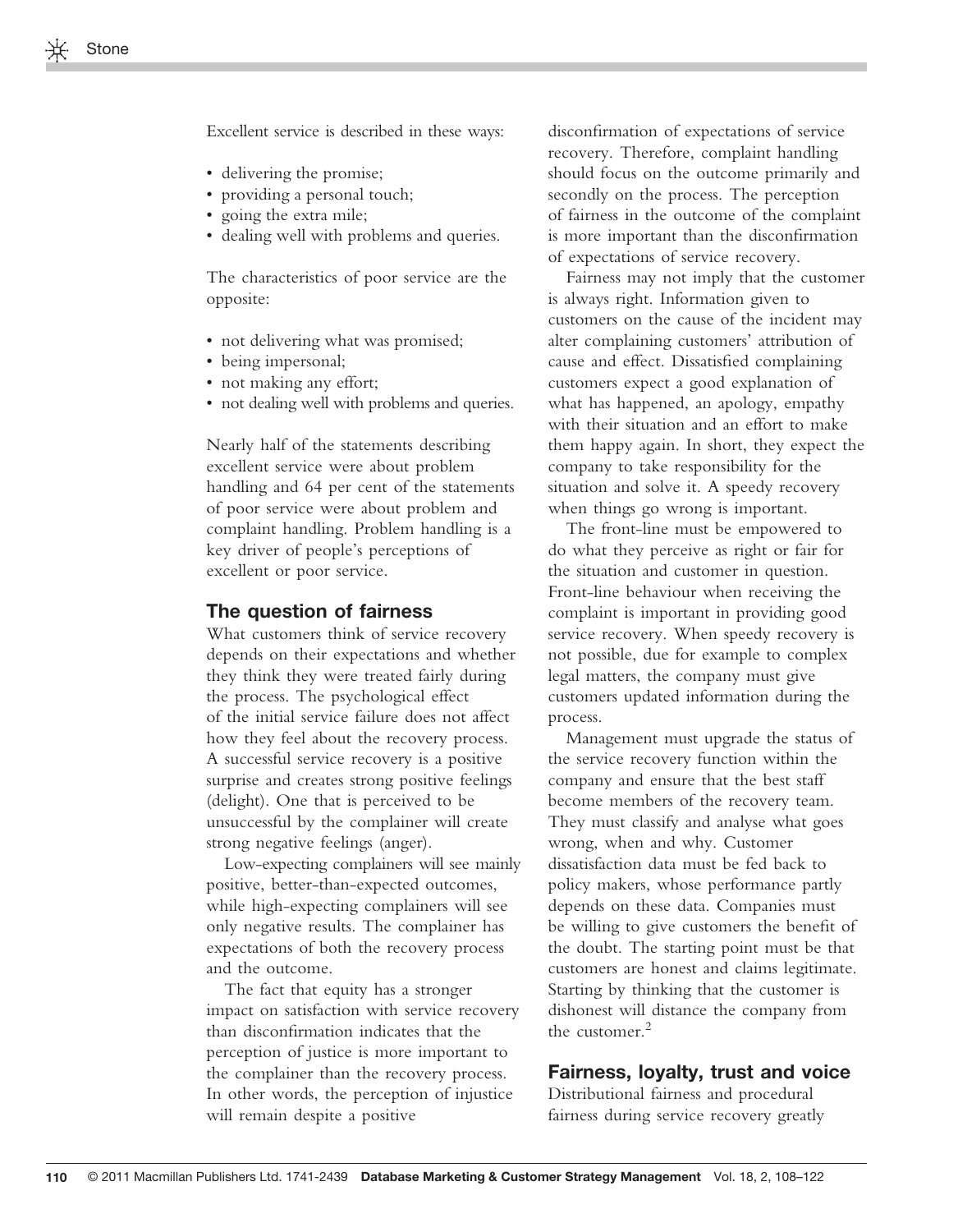improve scores for service quality, customer satisfaction, customer loyalty and trust, whereas interactional fairness only enhances customer trust perceptions. Established customers have higher expectations of recovery effort than new customers. Customers are likely to complain about additional service attributes once they decide to complain about a certain attribute. Service recovery efforts are of short-term importance, while reliability is needed to build long-term relationships. Most customers facing perceived inequity will try to restore equity with post-purchase behaviour, including complaining, wordof-mouth communication, brand loyalty and repurchase intention, as well as loss of trust.

Dimensions of fairness include procedural and the interactional fairness perceptions. Procedural fairness represents the fairness of the process that leads to a certain outcome. Customers want to participate in and influence the distributional decision - they want to have a 'voice'. How the customer is treated in terms of respect, politeness and dignity is captured by interactional fairness, although an apology does not seem to be important for overall customer satisfaction. Therefore, procedural fairness could be spoilt by a rude, impersonal interactional style of obtaining information and communicating outcomes.

An apology could be viewed as an example of interactional fairness. Both fairness dimensions enhance perceptions of fairness and satisfaction when there is a favourable outcome (distributional fairness), but when there is a negative outcome, the two dimensions have a weaker effect and can decrease fairness and satisfaction perceptions.

There is a distinction between benevolent, equity sensitive and entitled customers. Benevolent customers are sensitive to underreward or negative inequity, equity-sensitive customers to equity and entitled customers to over-reward or positive inequity. The

recovery effort should reflect customer recovery expectations.

If the profitability of recovery efforts is to be maximised, companies should recover from service failures without wasting resources. Recovery effort should depend on the magnitude of failure (does the customer feel annoyed or victimised?), the tangibility of the product (good or service), organisational commitment (new or established customer), customer's equity sensitivity (benevolent, equity sensitive or entitled), potential negative or positive word-of-mouth and the expenditures necessary to recover. However, tailoring of recovery efforts might reduce perceived fairness, especially when recovery efforts are very visible to other customers. If customers receive tailored recoveries, some might feel deprived if other people receive a more advantageous treatment following a similar  $complain t - today this would be revealed$ in social media.

Customers who have a satisfactory relationship with a company will not leave after just one failure, but only after several failures. Successful recovery that directly increases encounter satisfaction increases overall satisfaction as well.

The effects of a single failure will be different for existing or new customers. New customers may not have previous good experiences with the company, so a failure will be more serious. Existing customers with a good relationship with the company will be more tolerant of a service failure. However, established customers have more stringent recovery expectations due to stronger commitment to the company. So, a service recovery that fails to restore feelings of equity for existing customers may still have serious effects on the long-term relationship.

Compensation and a listening ear are important in recovery from service failure and to nurture long-term relationships. Service personnel should have the autonomy to help customers in real time, including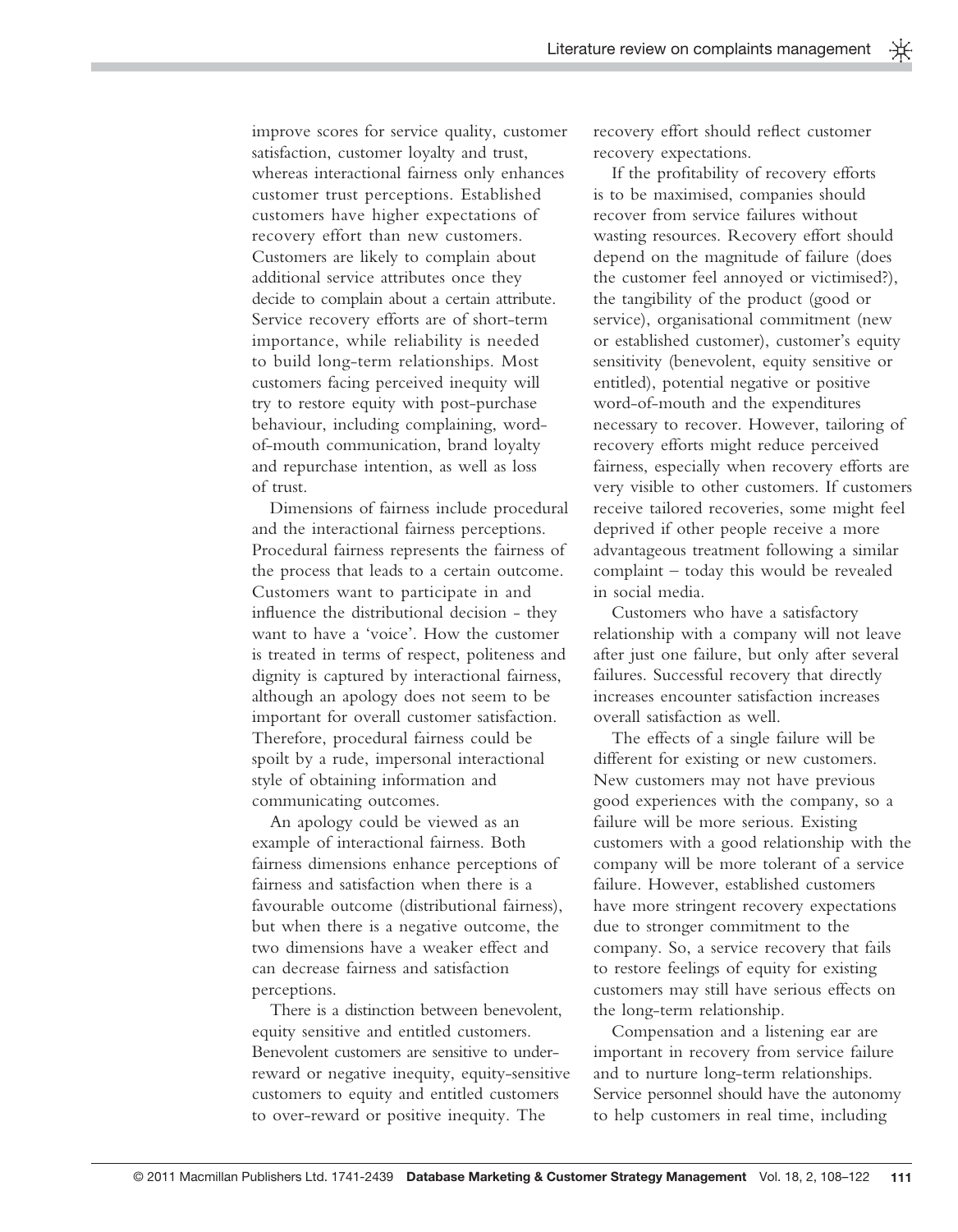the authority to offer compensation without management interference. Managers should investigate fairness for their specific industry, since fairness appears to have different meanings in different sectors. Whereas in some, distributional fairness is most important, in others procedural or even interactional fairness are more important. $3$ 

#### **How loyalty works in recovery**

Loyal customers are likely to put greater emphasis on procedural fairness than non-loyal customers as it is more personal and reflects respect for the relationship. More loyal customers may overlook a single outcome or forgive what they see as an aberrant failure as long as the relational aspects support fairness over time. Key relational concerns include: (1) standing or status, which refers specifically to politeness and respect for dignity, (2) the neutrality of the decision and (3) trust in those third parties to treat people fairly and reasonably.

Customers with lower levels of loyalty are less interested in the fairness of procedures and interpersonal treatment that form the basis for a longer-term relationship, particularly after experiencing a service failure early in the exchange. Those less loyal are more likely to be concerned with a fair economic and tangible transaction (for example, refund, credit, exchange) and less concerned about the relational, social elements. In contrast to procedural fairness, a fair outcome is the 'typical metric' for judging fairness transactions in economic exchange relationships.

Customer pre-failure loyalty has a positive effect on subsequent perceptions of the problem being solved satisfactorily. Prior positive experiences mitigate the negative impact of poor complaint handling on subsequent levels of customer commitment. Successful experiences tend to counterbalance a failure.

However, customer loyalty may be a liability, as loyal customers are more likely to value the relationship and perceive it as social, with the expectation of being treated fairly in interactions with the company and receiving better or preferential treatment in exchange for their loyalty, to maintain equity in the relationship. When they think they have been treated unfairly, they may react more negatively than those with less invested prior to the service failure. So, the most damage will occur when expectations for service recovery are high but recovery is poor. While well-managed failures may have the most positive influence on loyal customers, the poorly managed failures experienced by loyal customers will lead to the most significant detriment in reactions.

Customers are more likely to perceive outcomes such as monetary funds, credits, and so on, as fair if they are treated fairly and respectfully in interactions with managers and employees, but when procedural justice is low, outcomes are likely to be seen as unfair. Most loyal customers react most negatively when treated unfairly. So, policies that empower employees during service recovery should allow employees to employ the full range of remedies for loyal customers. Loyal customers should be treated with great respect and managers should take time to explain decisions leading to the outcomes of service recovery. 4

#### **The service recovery paradox – A risky business**

Although excellent recoveries can enhance customer satisfaction and increase repatronage, viewing service failures as opportunities to impress customers with good service performance may involve substantial risks. Customers need to have as many as 12 positive experiences with a company to overcome the negative effects of one bad experience. The service recovery paradox is where customers whose service failures are satisfactorily remedied seem more satisfied,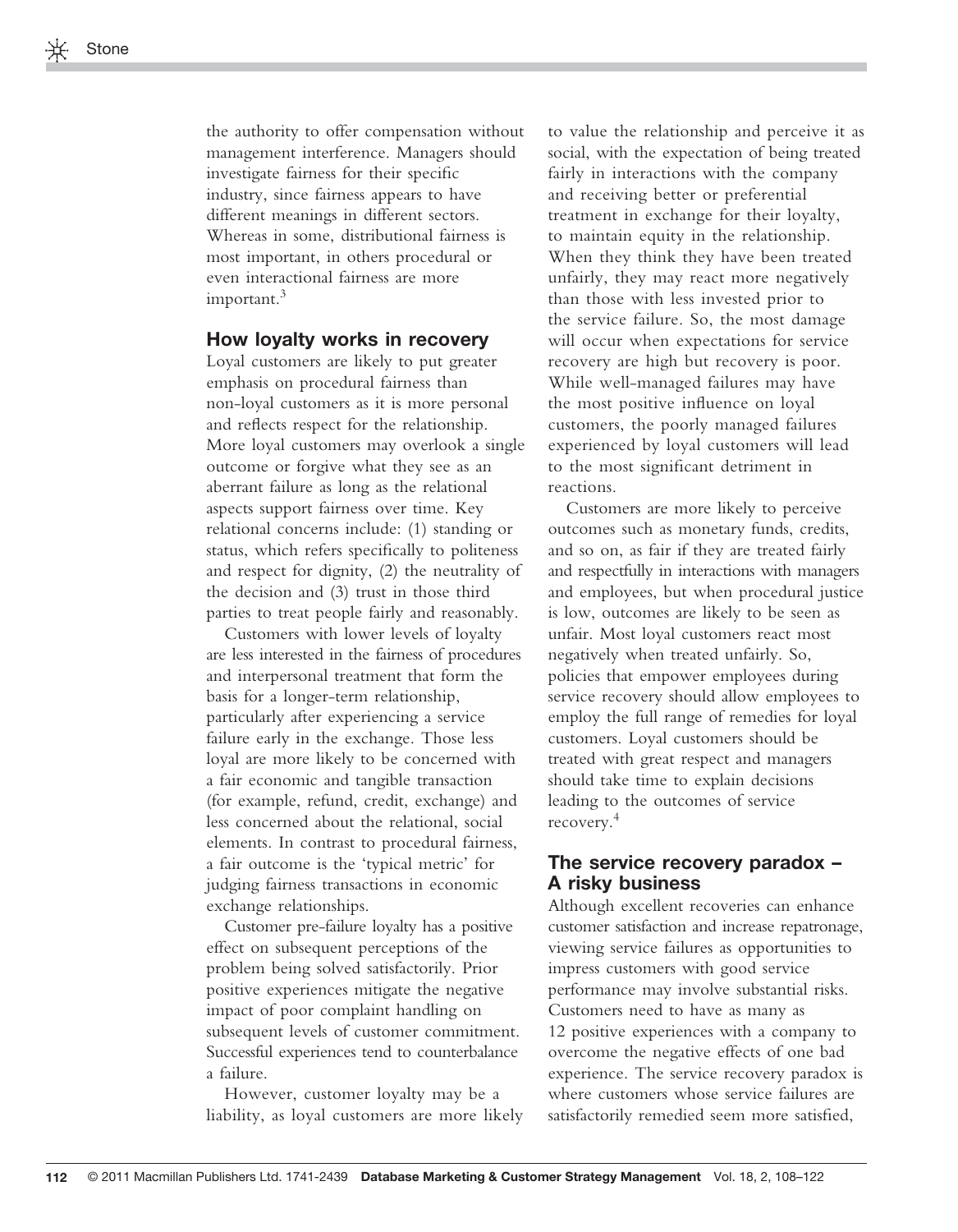more likely to remain loyal and more likely to engage in favourable word-of-mouth about the company than customers who had not experienced a failure.

However, nearly half of dissatisfactory service encounters were due to employees' inability or unwillingness to respond to service failures. It is not the initial failure that caused the dissatisfactory encounter but the employee's response to the failure that caused the incident to be recalled unfavourably by the customer. So, it was not the service failure itself, but the failure to recover that caused the customer to be dissatisfied

This has been referred to as a 'double deviation' from customer expectations of service organisations. These negative evaluations by customers prompt behavioural responses that translate directly into losses for service firms. Service failures and failed recoveries account for over half of the critical behaviours by companies that lead directly to customer switching. Of these, nearly half were cited as the sole reason for the customer switching to another company.

Customers revise and update their satisfaction judgments and repatronage intentions based on prior assessments and new information. Service encounters involving a failure and recovery provide the customer with new information so that he/she can update his/her satisfaction and repatronage intentions.

Transaction-specific satisfaction is a post-choice evaluative judgment of a specific purchase and consumption experience. A customer might form a transaction-specific assessment of his/her satisfaction with an organisation's recovery from a service failure. In contrast, cumulative satisfaction reflects the customer's feelings about multiple experiences, encounters or transactions with the service organisation. Customers who attribute outcomes to stable and permanent causes are more confident that the same outcome will recur than customers who

attribute outcomes to unstable causes. Consequently, a customer's inference about whether the cause of the service failure is stable or unstable over time influences his/her repatronage intentions.

After controlling for the effects of prior cumulative satisfaction and repatronage intentions, customers have higher levels of cumulative satisfaction and repatronage intentions when they are more satisfied with the organisation's recovery from a service failure. Customers' memories of prior service experiences, as reflected in their prior cumulative satisfaction and repatronage intentions, significantly affect their revised cumulative satisfaction and repatronage intentions.

The effect of the customer's prior experiences is small compared with his/her satisfaction with the recovery from the service failure. Cumulative satisfaction and repatronage intentions decrease after failure and recovery, for most customers.

Cumulative satisfaction and repatronage intentions increase when customers are *very* satisfied with the handling of a failure. Customers do not forget, but are willing to forgive and rebuy. The impact of dis/satisfaction with service recovery is larger for outcome failures than process failures. It is (unsurprisingly) harder to recover from major failures. A highly satisfactory recovery will maintain or increase cumulative satisfaction and loyalty, but a dissatisfactory recovery will decrease cumulative satisfaction and loyalty. In other words, every customer must be satisfied with the organisation's recovery after every service failure - or the organisation risks alienating and losing customers.

Even the best service organisations will find it hard to provide highly effective recoveries for every service failure. More than half of all efforts to respond to customer complaints actually reinforce negative reactions to a service. Therefore, most organisations will find it necessary to invest substantially in customer service to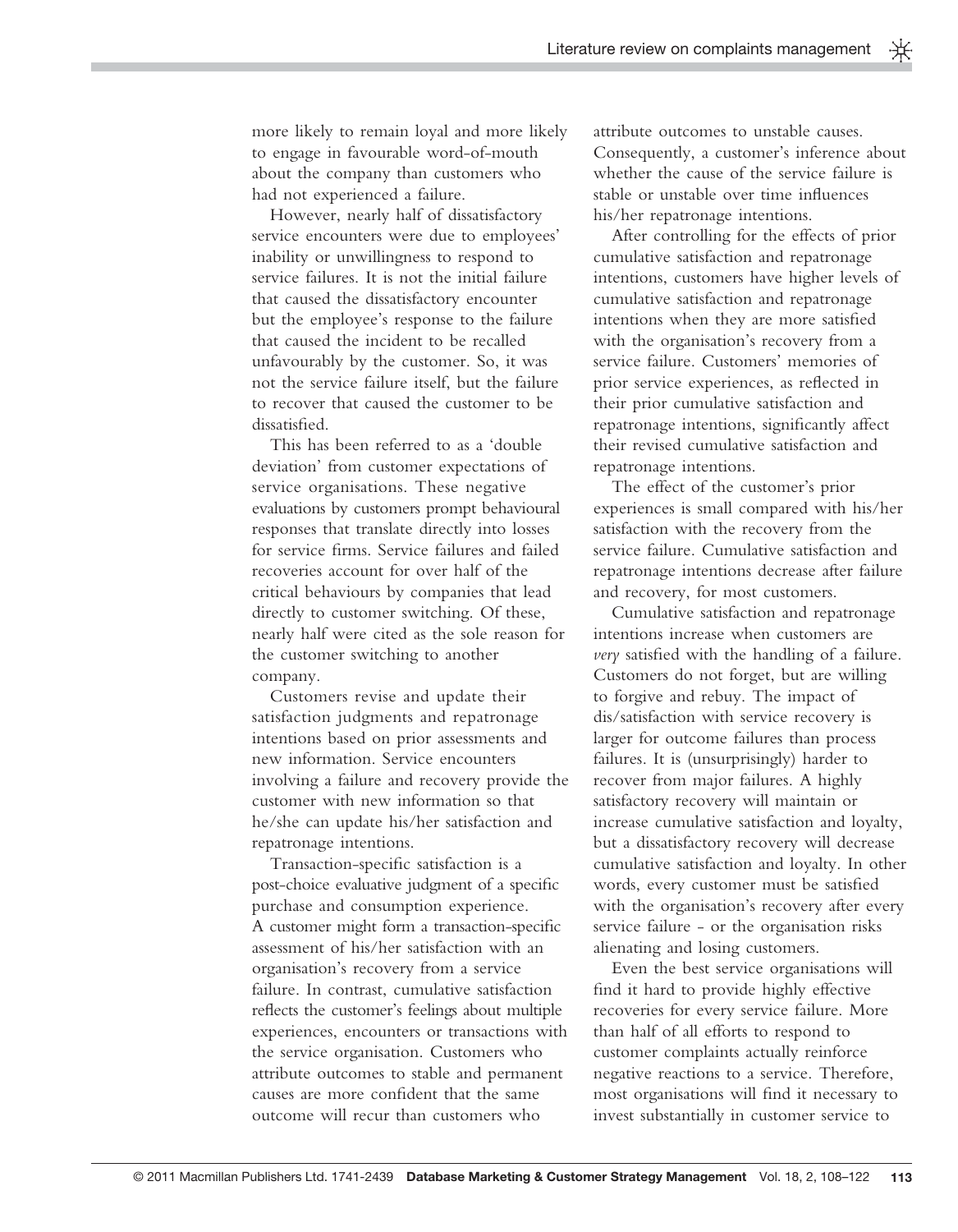make highly satisfactory recoveries an achievable goal.

Customers seem to formulate their repatronage intentions under a 'what have you done for me lately 'heuristic. If their most recent experience is not favourable, they are likely to substantially revise their repatronage intentions. Furthermore, if a customer does repatronise after a dissatisfactory failure/recovery episode, a second negative service experience is likely to completely eliminate any goodwill because customers' repatronage intentions have little memory.

These observations suggest that differentiation through superior customer service (rather than price) and relationship building is critical for service organisations. Although excellent service recoveries can lead to increased customer satisfaction and repatronage intentions, this is only at the very highest levels of customers' recovery ratings. Organisations may be better served by doing it right the first time.<sup>5</sup>

#### **Service recovery paradox is rare**

The literature exploring the service recovery paradox produces mixed results. The paradox is rare, making its measurement difficult, as the 'treatment group' sample size is usually too small to produce significant results. Hypothesised differences are significant but small, which diminishes their managerial relevance. While failure offers an opportunity to create an excellent recovery, the likelihood of a service paradox is very low. Ineffective service followed by an outstanding service recovery is not a viable strategy. The rarity of the paradox limits its managerial relevance. 6

#### **Complaint management and knowledge**

Few firms excel at handling service failures. Employees cannot improve service processes when they experience recovery and companies still do not learn from service failure. Recovery ineffectiveness is

due to the competing interests of managing employees, customers and processes. To address these criticisms, complaint management must find new approaches to achieving consistency and to aligning the interests between a company's actions and the needs of its customers and employees. Service recovery performance depends upon an organisation's commitment to incorporate knowledge management into complaint management processes and upon its ability to manage knowledge assets in each complaint management step.<sup>7</sup>

#### **Complaint management and employees**

An organisation's service recovery procedures lead to three distinct outcomes: customer, process and employee recoveries.

Many organisations have focused their efforts on customer recovery and have, to some extent, ignored the potentially higher impact outcomes of process and employee recovery. Service recovery procedures have more impact on employees and process improvement than on customers. Many organisations seem concerned with service recovery but few are good at it or get the benefits of recovered customers, improved processes or recovered employees.

By focusing recovery procedures on satisfying or delighting customers, organisations miss substantial benefits. Many organisations have some way to go to develop their recovery procedures.<sup>8</sup>

#### **Recovery voice**

Research studies into failures and recovery have conceptualised 'voice' in terms of customers being able to air complaints after failures occur. Recovery voice entails a company asking a customer (after a failure has occurred) what it can do to rectify the problem. Customers perceive greater procedural justice when offered recovery voice, and this leads to higher overall post-failure satisfaction. Perceived procedural justice mediated the effect of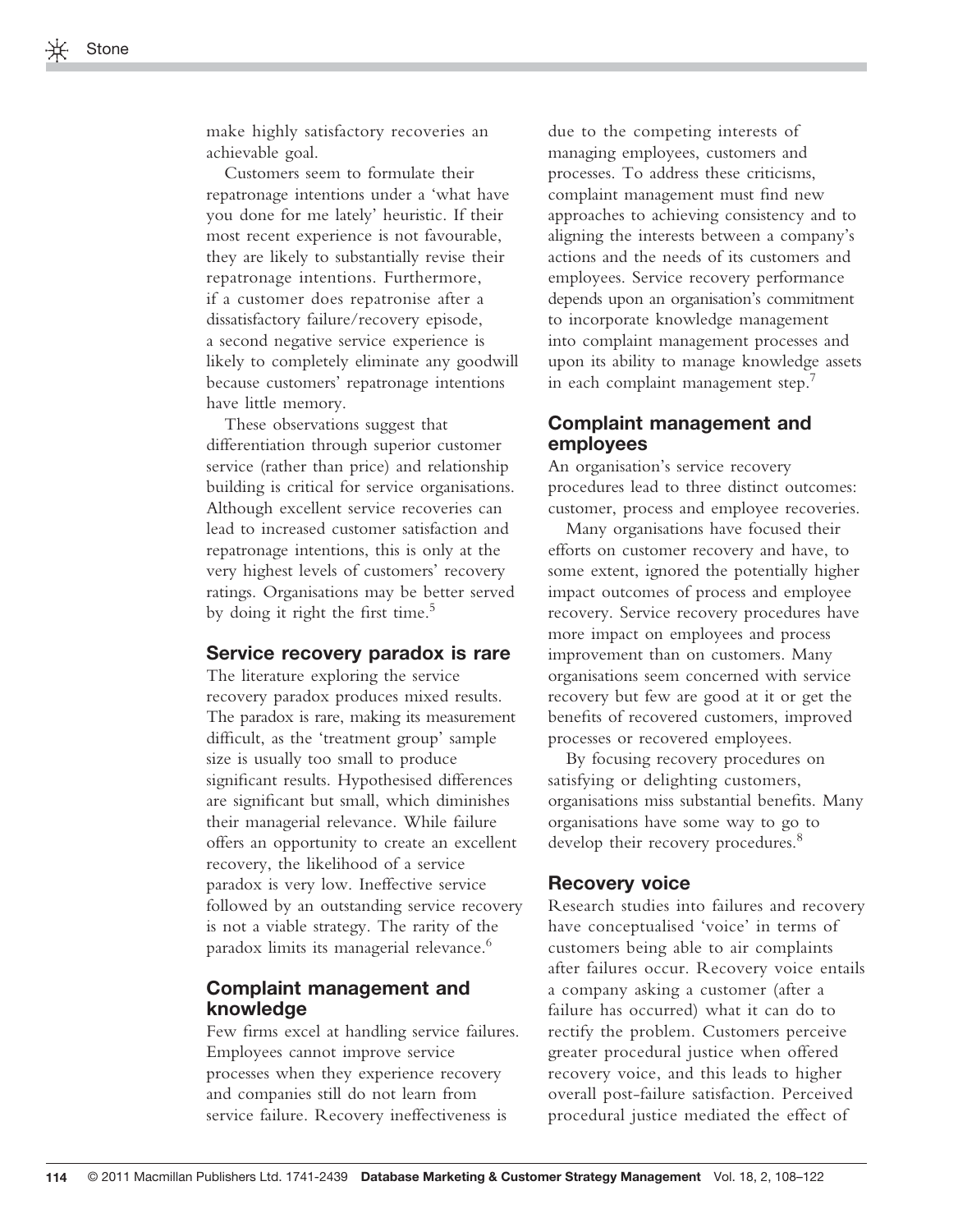recovery voice on overall satisfaction. Recovery voice has a greater impact on perceived procedural justice for established customers with long transaction histories than for new ones with short transaction histories<sup>9</sup>

#### **Measuring recovery satisfaction**

RECOVSAT can be used to assess customer satisfaction with recovery efforts. Companies can use their customer complaint database to calculate satisfaction with service recovery scores (RECOVSAT scores) for different geographical regions, for different business units or different departments, even per individual employee. These scores can be linked to remuneration or service level agreements. The RECOVSAT instrument measures satisfaction with six dimensions of service recovery - communication, empowerment, feedback, atonement, explanation and tangibles, as follows:

- Communication how far employees communicate clearly, ask questions to clarify the situation, are understanding, reliable and honest in trying to solve the problem.
- Empowerment whether the employee who first received the complaint can solve the problem, without the help of someone else.
- Feedback whether the company gives written feedback about progress in solving the problem, and also whether they offer a written apology.
- Atonement whether the company apologises for any financial loss, ensures the customer is not 'out of pocket' and does so politely.
- Explanation whether the company explains what went wrong and how satisfactorily.
- Tangibles whether the employees with whom the customer deals are welldressed and work in a tidy, professional, environment.<sup>10</sup>

#### **Recovery and gender**

Male and female consumers put different emphases on elements of the recovery process. When companies, irrespective of gender, display concern and give customers voice opportunity and a sizable compensation, both men and women reported more positive attitudes compared with when this was not so. Combinations of high voice opportunity with high outcome and high voice opportunity with high concern strongly influenced perceptions of effort, regardless of gender. However, women want their views heard during recovery attempts and to provide input. Men view voice as less important.<sup>11</sup>

#### **Recovery and organisational learning**

Management of service failure catalyses organisation-wide learning. Failure-recovery is an external-to-internal trigger that initiates various changes – operational, strategic and conceptual - that guide implementation of value-enhancing innovations. Service recovery is not just a 'damage-control' mechanism affecting the 'shop floor' level, but part of a company's strategic planning to ensure that its offerings are continuously improved. Recovery that leads to value enhancement takes the firm through three stages of service orientation:

- Operational undertake immediate recovery of the failure or offer alternative options so that customers' needs are met; compensate customers for the service mishap and acknowledge their understanding; provide immediate rewards for employees involved in successful recovery; and provide further training to employees who may have contributed to the initial failure.
- Strategic align the company's external orientation with internal orientation; undertake a systematic analysis and management of the entire service delivery system; use the identified service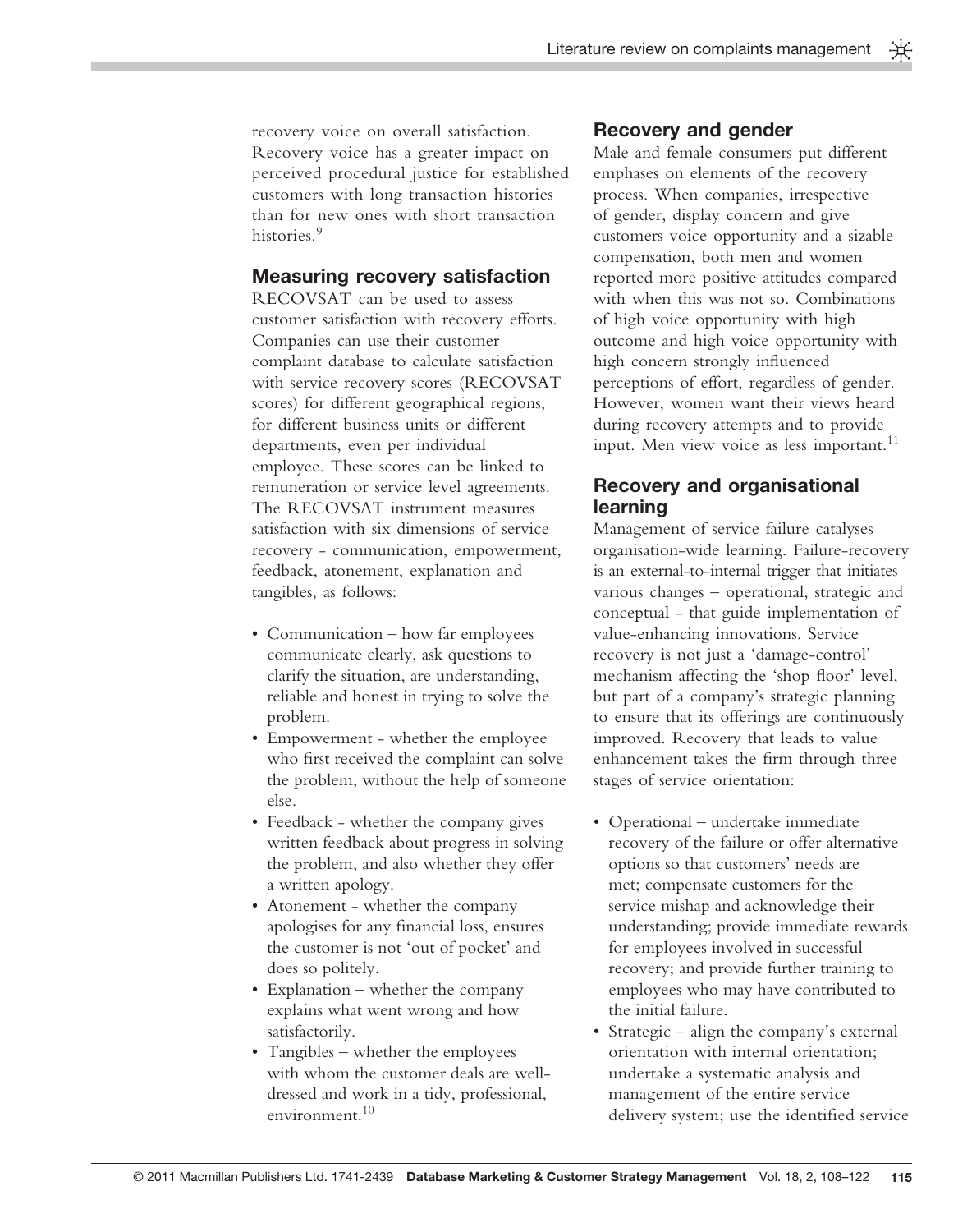problem and its remedy to realign the inner mechanisms of the service system; nurture the culture of organisationwide learning through assimilation and dissemination of information; learn from failure and recovery information; and effect improvement that will reflect on the firm's competency and market performance.

• Vision – aligning the company's mission and direction, initiate innovative value enhancement that systematically progresses through the company's operations, strategy and vision for the ultimate benefit of customers, employees and the company itself.<sup>12</sup>

#### **Complaints management and profit**

Many organisations ignore the operational value of complaints, so many complaint processes are geared to mollifying customers rather than ensuring that problems do not recur. There are relationships between financial performance and complaint processes, satisfaction, retention, process improvement, employee attitude and retention.

Several factors have been identified to suggest what is meant by a 'good' complaint management. These include:

- having clear procedures; •
- providing a speedy response; •
- the reliability (consistency) of response;
- having a single point of contact for complainants;
- ease of access to the complaints process;
- ease of use of the process;
- keeping the complainant informed;
- staff understand the complaint processes;
- complaints are taken seriously; •
- employees are empowered to deal with the situation;
- having follow-up procedures to check with customers after resolution;
- using the data to engineer-out the problems;

using measures based on cause reduction • rather than complaint volume reduction.

The main purpose of robust and effective complaint management systems is to increase profits by increasing revenues and reducing costs. However, it is not complaint processes *per se* that produce financial benefit but how intervening variables are managed, that is improving financial performance by satisfying and retaining customers or employees, improving product or improving processes. The complaint process may be good but if it does not lead to retention (staff or customer) or improvement it may have limited financial impact. To generate maximum financial benefit from complaints, organisations should design complaint management processes to focus on process improvement and employees, rather than customer satisfaction *per se*. There are four acid tests for companies to use to see if they are getting the most from their complaint processes:

- Do they satisfy customers who have experienced a failure?
- Do they retain those customers who have experienced a failure?
- Do they improve organisation-wide processes as a result of information from failures?
- Do they help retain employees?

Financial benefits accrue from satisfying and retaining dissatisfied customers through service, but few organisations have high scores in terms of satisfaction, retention, improvement and financial performance.<sup>13</sup>

### **Estimating complaints**  management profitability (CMP)

A comprehensive empirical study was conducted among complaint managers of major German companies in the business-toconsumer market. It showed that the CMP knowledge deficit is even higher than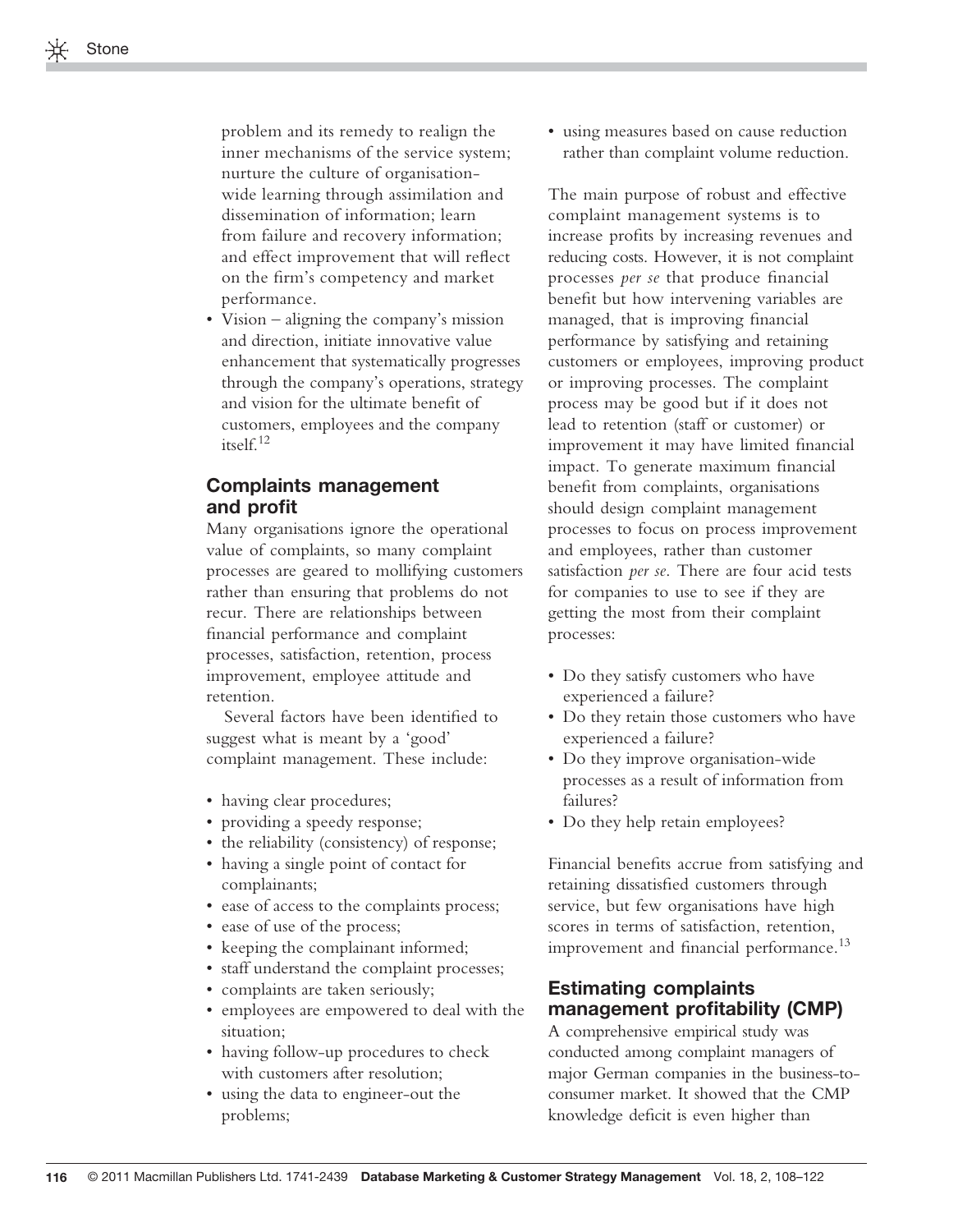expected. Usually, customer care and complaint management departments are considered as operational units that only have to handle customer dialogue but are not involved in strategic planning processes. They are seen mainly as a cost factor and not a potential profit source. This leads  $-$  especially in tough times  $-$  to pressure to reduce costs. Complaint managers can only escape this by proving the contribution of complaint management to value creation. This is a huge challenge. It is not clear what the costs and benefits of complaint management are and how benefits can be monetised.

The costs of complaint management include:

- personnel costs from human resources directly concerned with complaint management processes (for example, staff of a complaint management department);
- administration costs, for example office space and office equipment;
- communication costs, for example phone costs or postage;
- response costs, for example costs from voluntary (planned or discretionary) compensation (for example, gifts or vouchers); repair costs.

The benefits of complaint management include:

- The information benefit the value of using information from complaints to improve products, to enhance efficiency and to reduce failure costs.
- The attitude benefit the positive attitude changes of customers due to achieved satisfaction.
- The repurchase benefit when a complaining customer stays with a company instead of switching.
- Communication benefits the positive word-of-mouth.

To calculate CMP it is necessary to operationalise the four types of benefits and to value them monetarily. The sum of the benefits less the measured costs equals the profit of complaint management. To calculate the return on complaint management (ROCM), which is the key indicator for complaint management profitability, the profit of complaint management is set against the complaint management investments (costs).

A comprehensive cost calculation requires all complaint-handling processes to be defined clearly. Detailed activity-based costing must be implemented for a systematic association of cost rates with handling processes. In practice, not all complaint reception and handling processes are defined in detail and monitored continuously by a complaint management system. In particular, processing of and reaction to rare problem types, which need the help of other departments or which demand complex internal investigations, are often defined incompletely. In addition, not all companies use activity-based costing. So, not all types of costs are recorded regularly. The purpose of internal cost calculation is not only to measure the ROCM, but also to serve internal cost control. The recurrence of certain problems can be reduced by charging the responsible department with the costs of complaint handling. However, the necessary data are not always available while a particular problem cannot always be assigned to one department.

Knowledge is better for costs than for benefits. One reason for this is the absence of consensus on benefit types and their monetary valuation. However, the essential objectives of complaint management are to prevent dissatisfied customers from exiting the relationship and to use the information that is contained in customer complaints within the company. If complaint managers want to control whether these objectives are met, they have to estimate the repurchase and information benefit of complaint management. Some companies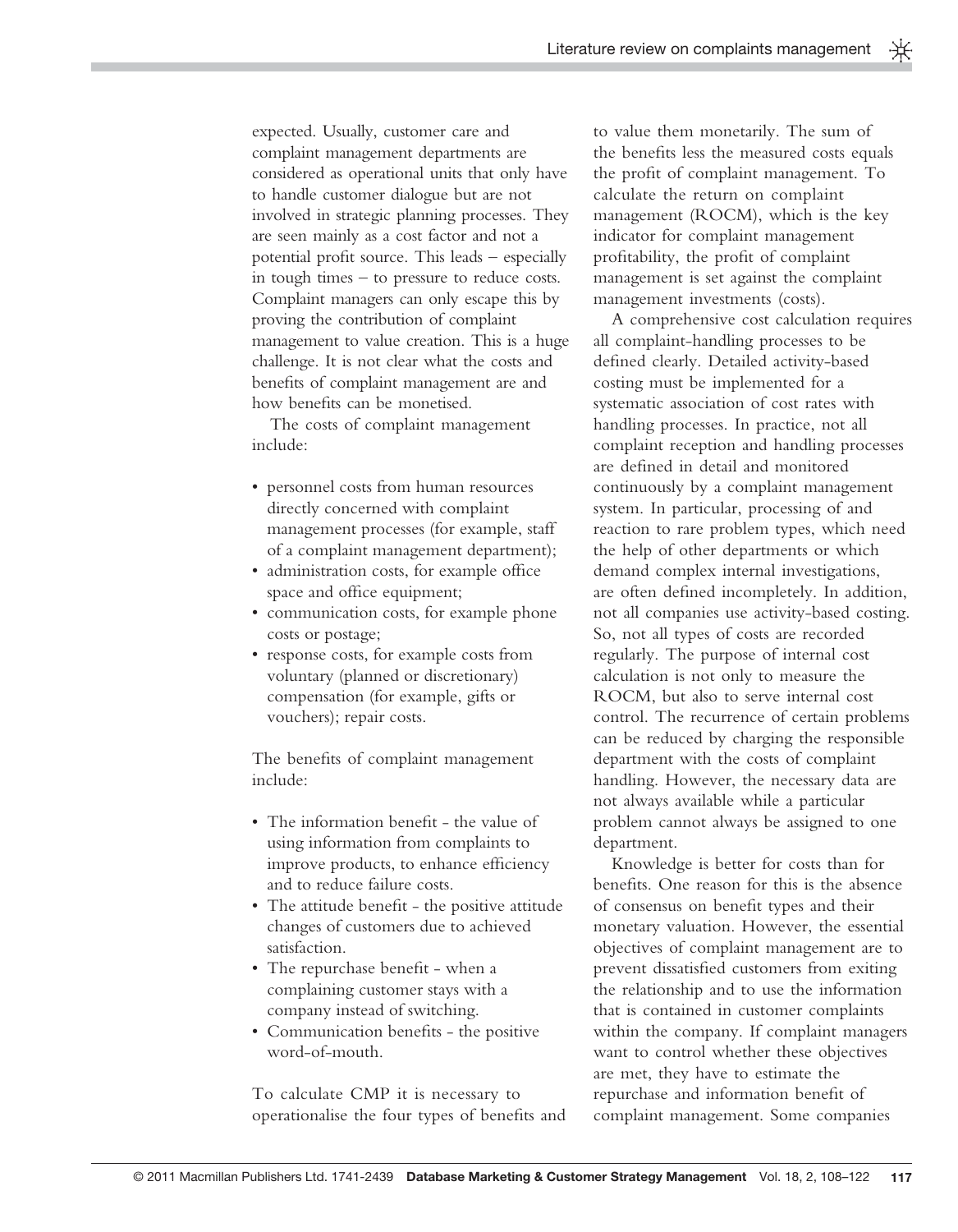have information on the retention effects of their complaint management activities from customer surveys or customer data analysis. Equally, figures based on experience of the usage of complaint information for innovation and failure reduction can be expected. So while complaint managers do not know the profitability of their complaint management exactly, they can give a rough profitability estimation. If the benefit cannot be calculated monetarily. the value of information is assessed in terms of importance and degree of improvement using a scoring model. The economic assessment is then performed by assigning an estimated monetary value to each scoring point.

The attitude effect comes from the improvement of attitude values of complainants. The customer attitude after the resolution of a complaint case is compared to the attitude after the original occurrence of the problem. The difference represents the quantification of the attitude effect. A direct monetary assessment of this type of benefit is not possible, but can be estimated by analysing the costs of the attempt to reach a corresponding improvement of attitude by means of marketing strategies (for example, advertising).

Complainants engage in positive wordof-mouth communication about their complaint experiences and thereby recommend the company and its products / services to other customers. For the economic calculation of this effect, two types of data are necessary: the number of people who are addressed by customers who are delighted or very satisfied by the company's reaction to their complaints, and an influence rate. The latter is the share of addressed people who actually became buyers as a result of the positive depiction or buying recommendation. These data can be obtained by market research. The absolute number of customer relationships initiated by word-of-mouth can be multiplied by the average customer profit on a yearly basis or under consideration of the average duration of customer.

The repurchase benefit of complaint management is achieved when previously dissatisfied customers, who otherwise would have migrated, remain loyal to the company as a result of complaint management activities. There are different approaches to calculating this. For example, a calculation on the basis of individual customer data concerning customer value is possible, or, if these data are not available, on the basis of the corresponding average. 14

#### **CONCLUSIONS**

This literature review provides some useful insights into consumers' attitudes towards and behaviour during the complaints and recovery process. However, they should be applied only along with sector-specific contextual insight. Here are the main conclusions from the review:

Below for reference is a summary of the main practical conclusions that I reached from the above review and also from my knowledge of the more popular managerial literature, which I also reviewed for the client.

- Complaints are a critical element of the voice of the consumer. It is much better for a complaint to be voiced than for the consumer to spread it to many other consumers (much facilitated by the web, particularly by social media) and to exit or leave. Complaints and associated issues of product and service reliability are also focused on by regulators and consumer advocates (for example, complaint websites, consumer surveys), and so are seen by companies as needing to be managed properly.
- How well a complaint is managed is a key determinant of consumer satisfaction, which maybe correlated with loyalty. The successful resolution of complaints is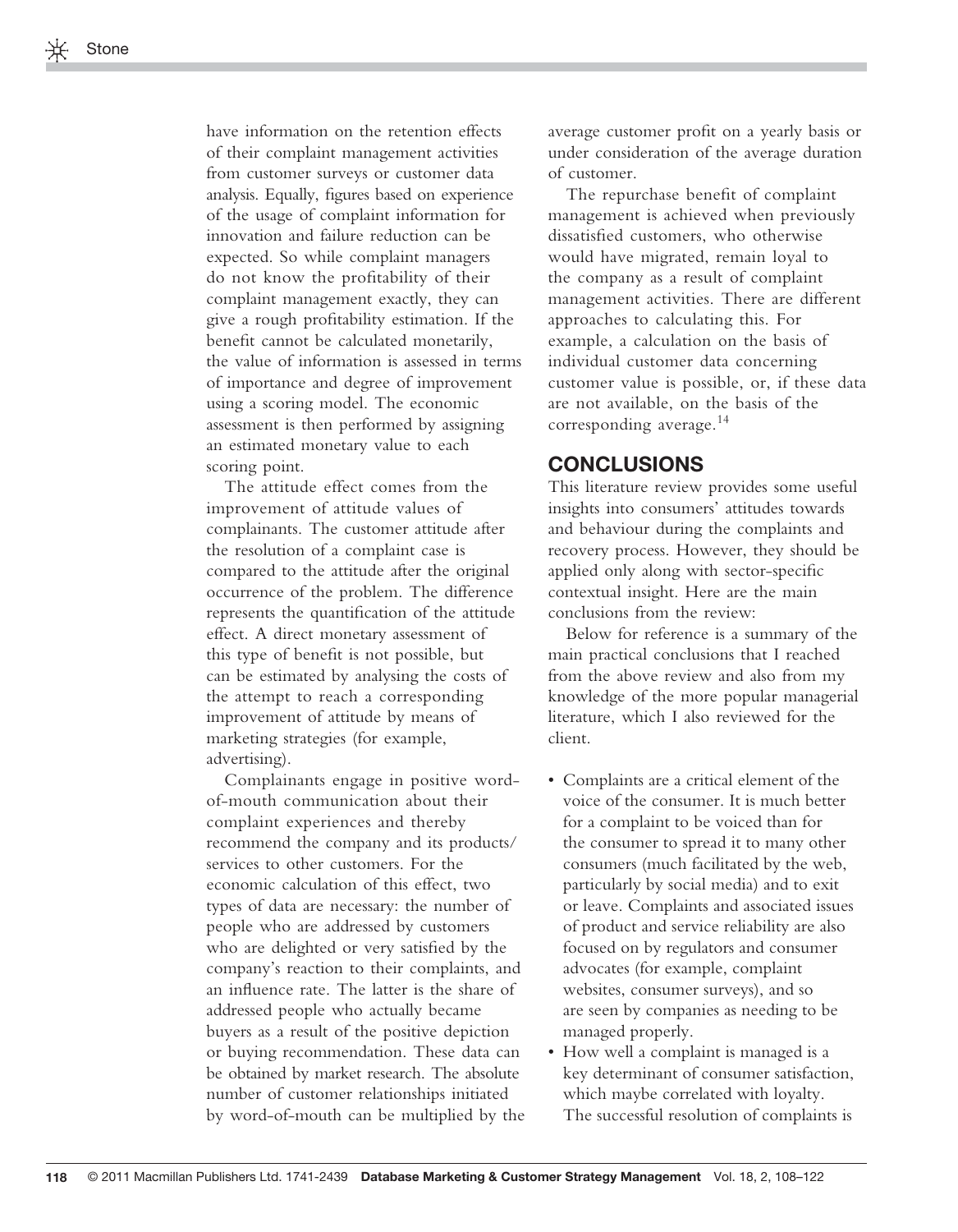Literature review on complaints management

almost as important as ensuring that the reason for the complaint does not recur.

- Complaints are a key part of consumer contact management. They should be solicited rather than unsolicited, easy to make, quickly responded to, with both the problem of the consumer and the cause 'fixed'.
- Complaints may not be immediately identifiable as such  $-$  they may take other forms, such as requests for more information, questions for clarification or requests for variations in products, terms, and so on.
- Having an issue which warrants a complaint is often the trigger for the consumer to voice their perceptions and feelings for the first time and they may or may not voice things to the supplier (and in the intermediated case, may voice them to a retailer, agent or other intermediary).
- Being able to voice (and being able to do so easily) acts as a release of pressure and may create a sense of equity. •
- A very annoyed consumer will seek ways to voice their opinion. Today it takes them seconds on the web to find out how to voice to the world. However, the ease of complaining to the world versus complaining to the supplier is rising.
- Consumers may want to voice opinions at any time, via any channel, in their journey, before, during or after failure/ problems, at times of critical incidents or moments of truth.
- If the complaint is managed poorly, this leads to the double exposure of complaint both about the original issue and about the quality of the recovery process. Second-order complaints relate to complaints about the resolution process.
- Ease of access to the Internet is an important differentiator between consumers who find complaining easy or difficult. Innovative consumers may experience more problems due to technical teething problems, but are more

likely to be able to (and to want to) sort it out themselves via the web.

- Consumers' fundamental requirement is for suppliers to be easy to deal with, for there to be no or few surprises in getting service from the product, and when there are unpleasant surprises, for the issues to be resolved quickly and painlessly.
- The reliability problem that consumers face is recovery to a fully available product functioning as it should  $-$  the value recovery cycle. If repeated failure occurs, the consumer journey starts to change, and the consumer becomes more concerned with exit without financial penalty.
- Equity and fairness in the recovery process may be as important to consumers as the outcome of recovery. Consumers who see themselves as being loyal have greater equity expectations, underlining the importance of those handling a complaint or recovery process having access to data which informs them of the consumers' likely previous history (for example, are they really loyal, as they claim, or are they complaining just to get a better deal?).
- Even if recovery is very good, it is dangerous to rely on the recovery paradox, where consumers with problems become more loyal than consumers who have never experienced failure because of the recovery process quality. The effect of the initial failure may outweigh that of the recovery, in all but situations where the consumer has experienced excellent recovery. However the probability of the recovery being so excellent as to outweigh the effects of the initial service or product failure is low.
- Some suppliers track the effect of quality of service recovery on consumer satisfaction and loyalty, generally through market research tracking studies. The lower the incidence of complaints, the less likely they are to be picked up by tracking studies, though the tracking study is more likely to cover other aspects of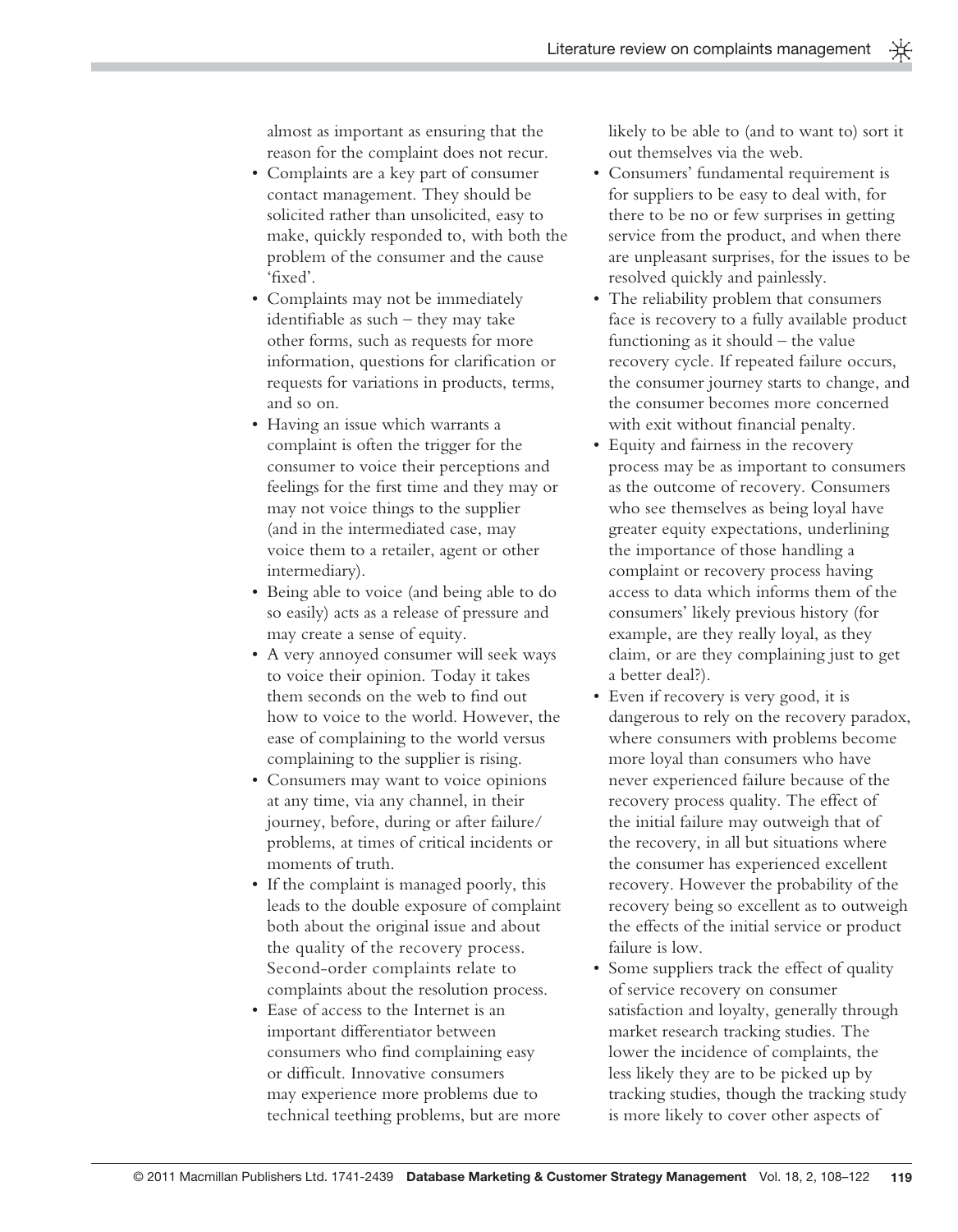the consumer's experience and history. particularly if the consumer leaves.

- Research into consumers who complain is hard to execute, and should in theory wait until after recovery, otherwise it would be contaminated by the recovery process still being under way. The research could itself contaminate the recovery process (for example, the consumer would feel that the research gave them additional voice).
- Complaints management is part of the overall CRM approach for suppliers who manage consumers individually, particularly for those that use CRM strategies, techniques, processes and systems. For these companies, knowledge about a complaint and its resolution state should be available during the CRM process. The complaints management angle is often integrated into a wider project focusing on the consumer journey (particularly for products and services involving complex consumer experiences over a period) and consumer experience management.
- Knowledge (supplier and consumer view) from the complaints management process should be used to improve the design of consumer management processes and systems, as well as products and service. It is a key element of management review of the supplier's success in managing its consumers, products and services.
- Companies learn how to improve their complaints management by internal benchmarking and harnessing the knowledge of those involved in the complaints management process, but also by external benchmarking, often through associations of consumer service managers or through user groups of companies using particular dedicated complaints management systems.
- Products and services are increasingly being designed to avoid consumers needing to complain and where possible,

to allow consumers to fix problems themselves.

- Keeping consumers informed during the complaint management process is seen as very important.
- Analysis, segmentation and testing of new resolution routines are now central to efficient complaints management. Hotspots for complaining are particularly important, for example for new consumers, for new products, for consumers' first purchase/use of a new product, end of product life. The Pareto rule applies, so it is important to understand and manage it. Real-time analysis is becoming more important as product life cycles shorten. This enables early reliability problems to be identified and fed back to product development for rectification, while self-service diagnosis and solutions are developed.
- The complaints management system is very important. It may be a 'best of breed' consumer feedback system (now including full social media feedback) or a module of a broader CRM system. In either case, integration of complaints management within the main CRM process and system and incorporation of the outputs of social media are important. There is the usual debate about whether optimisation of system choice is as important as making the best use of whatever system is acquired or developed.
- For companies that (mostly or entirely) sell their products through intermediaries, attention should be focused on ensuring that where possible the product can be self-diagnosed and self-fixed (usually using web diagnostics in the case of electronic equipment such as laptops and smart phones).
- Where the above is not possible, second-stage resolution may rely on the intermediary, though increasingly intermediaries want to minimise their work in this area and prefer immediate escalation to the manufacturer, with a like-for-like product switch funded by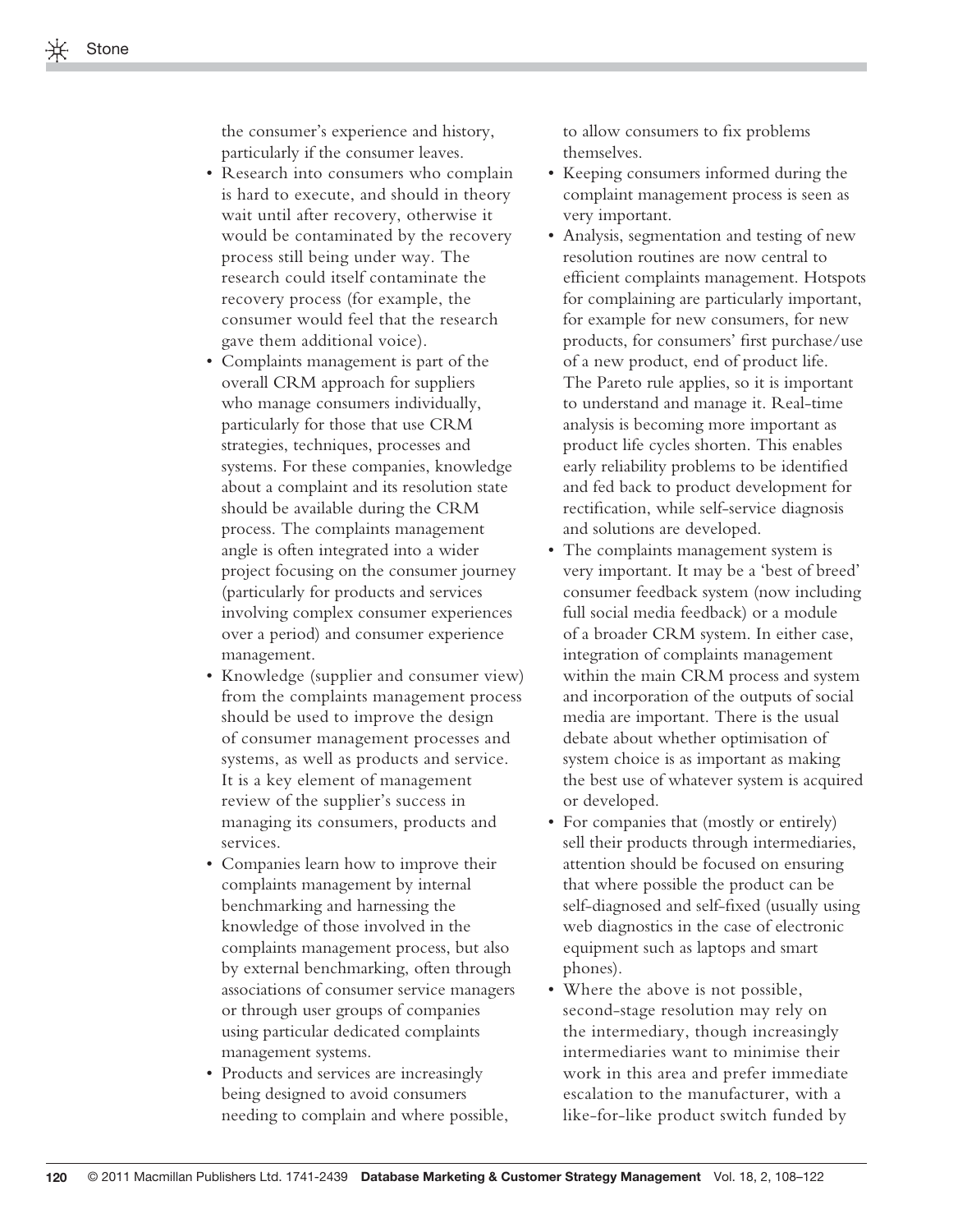the manufacturer, as is the norm in many other areas of retailing. The failed item is then either remanufactured or scrapped.

- Substitution of a low value alternative is often used, where the situation makes this inappropriate (for example, it is just too expensive, the product is already obsolescent or obsolete, or where fraud is suspected), but this is rarely satisfactory. This confirms the experience of car hire during the automotive insurance repair cycle, where substitution of low value small cars causes high levels of dissatisfaction and subsequent attrition, which have been partly mitigated by building in to the insurance premium a charge which covers like-for-like replacement.
- For lower cost products, the guarantee registration process is used as a way of controlling for fraud, though consumers ' rights have advanced so much that most consumers do not bother with this process.
- At a minimum, a replacement policy should be agreed with the intermediary, published and monitored for compliance and fraud (including that of retailer staff).
- In industries where the technology advances very quickly, and where new components and software are constantly being incorporated, the 'steady-state' reliability that is needed to compile accurate statistics about failures and to manage failures tightly based upon expected failure rates does not exist. In these circumstances, where a product is seen to perform unsatisfactorily, it may take time to identify whether the problem lies in the product itself (and if so which component), the software, the information that the software is trying to access. However, the advantage of such products is the ability to build in self-diagnosis, using either the device itself or connection to the web via a computer. Still, if anticipated failure and care policy are not built in to the design of the product and •

the processes by which it is launched and marketed, problems are likely to be more severe.

- Improved complaint management produces a good return on investment. This is via improvements in consumer retention, market share and positive word of mouth - turning negative into positive experiences and improved branding, consumer loyalty, improved design of the service experience and improved product design.
- Most suppliers do not quantify the benefits. Commitment to improved complaints management is largely an act of faith.
- Additional revenue and profit can be generated from the recovery process, not just by the normal business case methods of improved retention and recommendation, but by up / cross-sell. However, it must be managed sensitively and normally after full recovery has been achieved.

#### **REFERENCES**

- 1 Vargo, S.L. and Lusch, R.F. (2008) Service-dominant logic: Continuing the evolution. *Journal of the* Academy Of Marketing Science 36(1): 1-10.
- 2 Andreassen, T.W. (2000) Antecedents to satisfaction with service recovery. *European Journal of Marketing*  $34(1/2)$ : 156-175.
- 3 de Ruyter, K. and Wetzels, M. (2000) Customer equity considerations in service recovery: A crossindustry perspective . *International Journal of Service Industry Management* 11(1): 91-108.
- 4 Miller, M. and Robbins, T. (2004) Considering customer loyalty in developing service recovery strategies. *Journal of Business Strategies* 21(2): 95-109.
- 5 Smith, A.K. and Bolton, R.N. (1998) An experimental investigation of service failure and recovery encounters: Paradox or peril? *Journal of Service Research* 1(1): 65-81.
- 6 Michel, S. and Meter, M.L. (2008) The service recovery paradox: True but overrated? *International*  Journal of Service Industry Management 19(4): 441-457.
- 7 Abdelfattah, T. and Samiha, M. (2008) Toward *E-Knowledge Based Complaint Management* . Tunis: University of Tunis.
- 8 Johnston, R. and Michel, S. (2008) Three outcomes of service recovery: Customer recovery, process recovery and employee recovery . *International Journal*  of Operations & Production Management 28(1): 79-99.
- 9 Karande, K., Magnini, V.P. and Tam, L. (2007) Recovery voice and satisfaction after service failure: An experimental investigation of mediating and